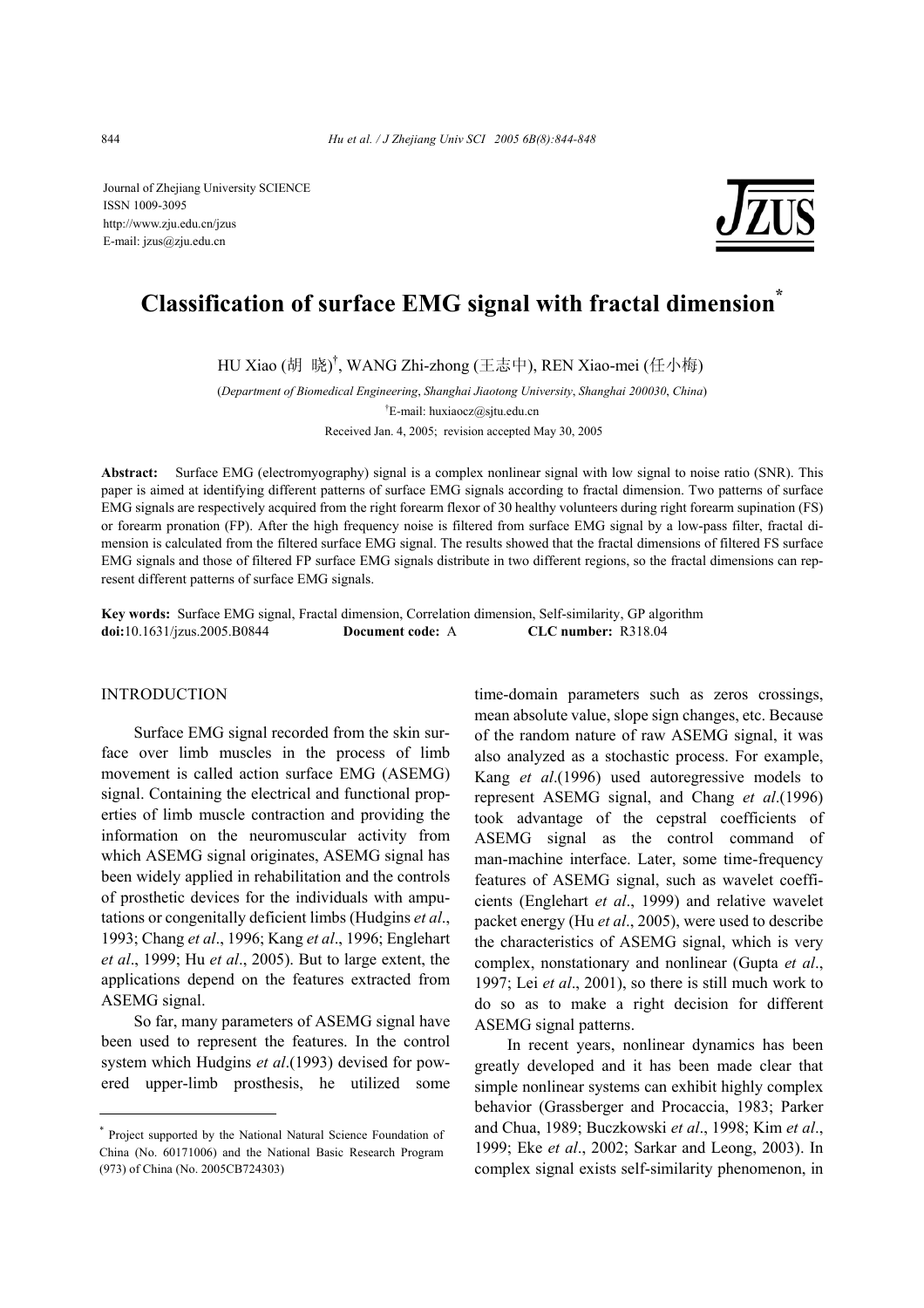that there is a smaller scale structure that resembles the larger scale structure in complex medical signals such as EMG, EEG (electroencephalography) and ECG (electrocardiograph) signals (Eke *et al*., 2002). Fractal dimension can be applied to determine the self-similarity (Eke *et al*., 2002; Sarkar and Leong, 2003) and has been applied in surface EMG signal (Gupta *et al*., 1997). However, because ASEMG signal's SNR is very low (Xu and Xiao, 2000), in order to get the fractal dimension which accurately characterizes the nonlinear characteristics of ASEMG signal, a necessary step is to effectively remove noise from the ASEMG signal before the fractal dimension is estimated.

In this paper, the authors distinguish two different patterns of ASEMG signals by their fractal dimensions from the filtered ASEMG signals.

### MATERIALS AND METHODS

#### **ASEMG acquisition and preprocessing**

All ASEMG signals were recorded from the right forearm flexor of 30 healthy volunteers in the EMG room at Hua Shan Hospital in Shanghai, China. Two set 2 cm apart, 5 mm diameter electrodes were put on the skin surface over the flexor carpi radialis on the right forearm along the flexor. The negative electrode was placed nearer every volunteer's heart than the positive electrode to form a differential comparator amplifier. The sampling frequency was 1000 Hz. During the acquiring process, every volunteer was instructed to complete two different kinds of limb actions: FS (forearm supination) and FP (forearm pronation). Two patterns of ASEMG signals lasting more than 1000 ms were recorded elaborately from every volunteer's forearm flexor: one during FS and the other during FP. Thus, among the 60 sets of ASEMG signals acquired, there were two ASEMG signal patterns: FS ASEMG signal and FP ASEMG signal, 30 sets for each pattern.

Then, all 60 sets of raw ASEMG signals were filtered by a low-pass filter. Major spectral energy of surface EMG signal centered in 0~350 Hz (Xu and Xiao, 2000), so the cut-off frequency of the low-pass filter was set at 350 Hz. Fig.1 shows a raw signal and its filtered signal from the same volunteer: the left panels for FP and the right panels for FS. Fig.1 shows

clear that after the raw signal had been filtered, the noise, especially the high frequency pulses, is successfully reduced and that the amplitude of the signal varies between −0.5 and 0.5, and is symmetric.



**Fig.1 Raw signal and filtered signal (a) and (b) are respectively raw FP signal and FS signal of the same volunteer; (c) and (d) are respectively the filtered signals of the signals on (a) and (b)**

#### *m***-dimension phase space reconstruction**

According to Takens' theorem, in order to sufficiently disclose information hidden in the medical time series, a time series,  $x_i$ ,  $i=1, 2, ..., L$ , is often turned into a new *m*-dimensional phase space in the following way. *L* is the length of the signal.

$$
y_1 = \{x_1, x_{1+\tau}, \dots x_{1+(m-1)\tau}\}
$$
  
\n
$$
y_2 = \{x_2, x_{2+\tau}, \dots x_{2+(m-1)\tau}\}
$$
  
\n...  
\n
$$
y_i = \{x_i, x_{i+\tau}, \dots x_{i+(m-1)\tau}\}
$$
  
\n...  
\n
$$
y_N = \{x_N, x_{N+\tau}, \dots x_{N+(m-1)\tau}\}
$$

where *N* is the number of the points in the phase space  $(N=L-(m-1)\tau)$ , *m* is embedding dimension and  $\tau$  is time delay. Because real ASEMG signal is finite and noisy, an appropriate  $\tau$  must be chosen to ensure that the elements of *yi* are independent and that the same *τ* can be used for all embedding dimension *m*. Many methods proposed for obtaining appropriate time delay  $\tau$  include the autocorrelation function, the mutual information and C-C method (Kim *et al*., 1999). Due to its convenience and fast calculation, in this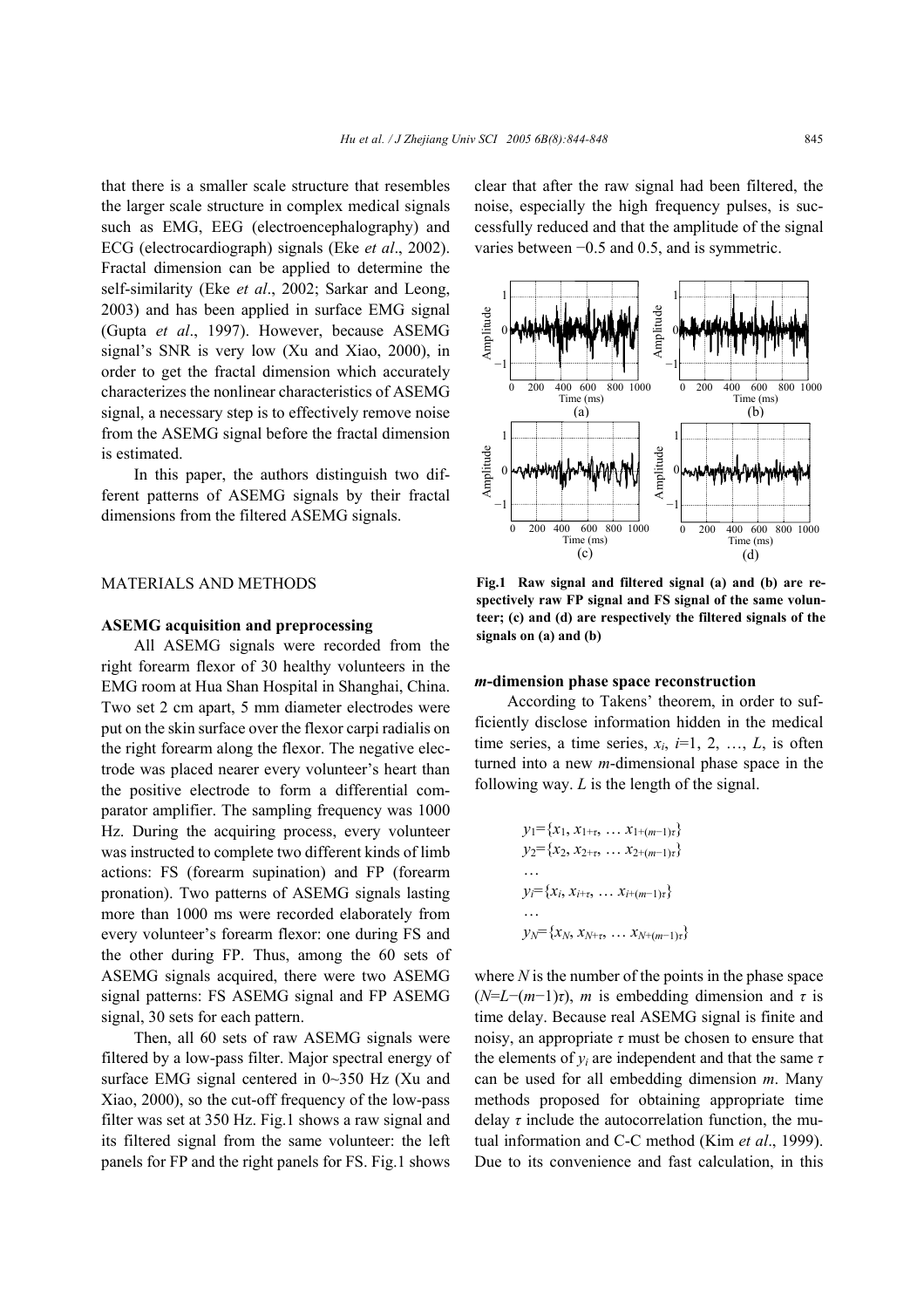paper the autocorrelation function is adopted to get the time delay  $\tau$  which is determined by the first zero-crossing of the autocorrelation function. An embedding dimension *m* should satisfy the condition (Parker and Chua, 1989): *m*≥2*D*+1 where *D* is the fractal dimension of real medical signal.

## **Fractal dimension**

Fractal dimensions have multiple definitions, but one thing in common: their value is usually a non-integer, fractional number, hence this dimension is referred to as fractal. The existing fractal dimensions include Hausdorff dimension, box dimension, information dimension, correlation dimension and so on (Sarkar and Leong, 2003). In this paper, the correction dimension  $(D_c)$  of time series is used as fractal dimension.  $D_c$  introduced by Grassberger and Procaccia (1983) is widely used in many fields for the characterization of strange attractors. In fractal analysis,  $D_c$  determines how the distribution of signal set scales up/down with decreasing/increasing radius of each hypersphere (Sarkar and Leong, 2003). In the GP algorithm for  $D_c$ , correlation integral function is applied as follows:

$$
I_{c}(r) = \frac{1}{N(N-1)} \sum_{i=1}^{N} \sum_{j=1, j \neq i}^{N} \theta(d_{ij}, r)
$$
 (1)

where

$$
\theta(d_{ij}, r) = \begin{cases} 1, & d_{ij} \le r \\ 0, & d_{ij} > r \end{cases} \quad i \ne j \tag{2}
$$

is Heaviside unit function, and  $d_{ij}$  is a Euclidean distance between points  $y_i$  and  $y_j$  in the reconstruction phase space.  $D_c$  can be estimated by

$$
D_{c} = \lim_{r \to 0} \frac{\log(I_{c}(r))}{\log(r)} \qquad i \neq j \tag{3}
$$

An appropriate *r* range must be chosen in order that  $D_c$  can describe the structure of self-similarity in surface EMG signal.

## **Choosing** *r* **range for ASEMG signal with finite sampling points**

*r* is the side length of the hypersphere. Choosing an appropriate *r* range for the Heaviside function is worrisome business requiring much computation time. For the signal with infinite sampling points, *r* should be set  $r\rightarrow 0$ . But for real signal, the finite sampling points force us to calculate the fractal dimension at larger *r*. In this paper, we get the *r* range by observing the results of the following experiment. From the half minimum of the distances between any two points in reconstruction space to the maximum of the distances, the large range is divided into 99 equal intervals with 100 points. The value at the points is regarded as *r*. From small to large, the points are identified by the number  $k$  from 1 to 100. Then according to Eq.(3), for all identical pattern of signals,  $log(I_c(r))$  is plotted against  $log(r)$  in the same plot. Fig.2 shows  $log(I_c(r))$ vs  $log(r)$  for the filtered signal. According to Buczkowski *et al*.(1998)'s study, it is noticeable from Fig.2 that there are several dimensions for every signal no matter what is FP or FS signal. The values at the middle flatter curve of  $log(I_c(r))$  vs  $log(r)$  are chosen as  $r$ , so the points  $(k)$  are about from 10 to 20 for filtered FP or FS signal. With the same method, we get the points (*k*: 10 to 20) for raw FP or FS signal. Therefore, from the *r* value at *k*=10 to the *r* value at  $k=20$ , the small range is set as the *r* range within which  $D_c$  is calculated according to Eq.(3).



**Fig.2** The plot of  $log(I_c(r))$  vs  $log(r)$  to determine an ap**propriate** *r* **(a) for filtered FP signals and (b) for filtered FS signals**

## **RESULTS**

The fractal dimensions of 60 sets of filtered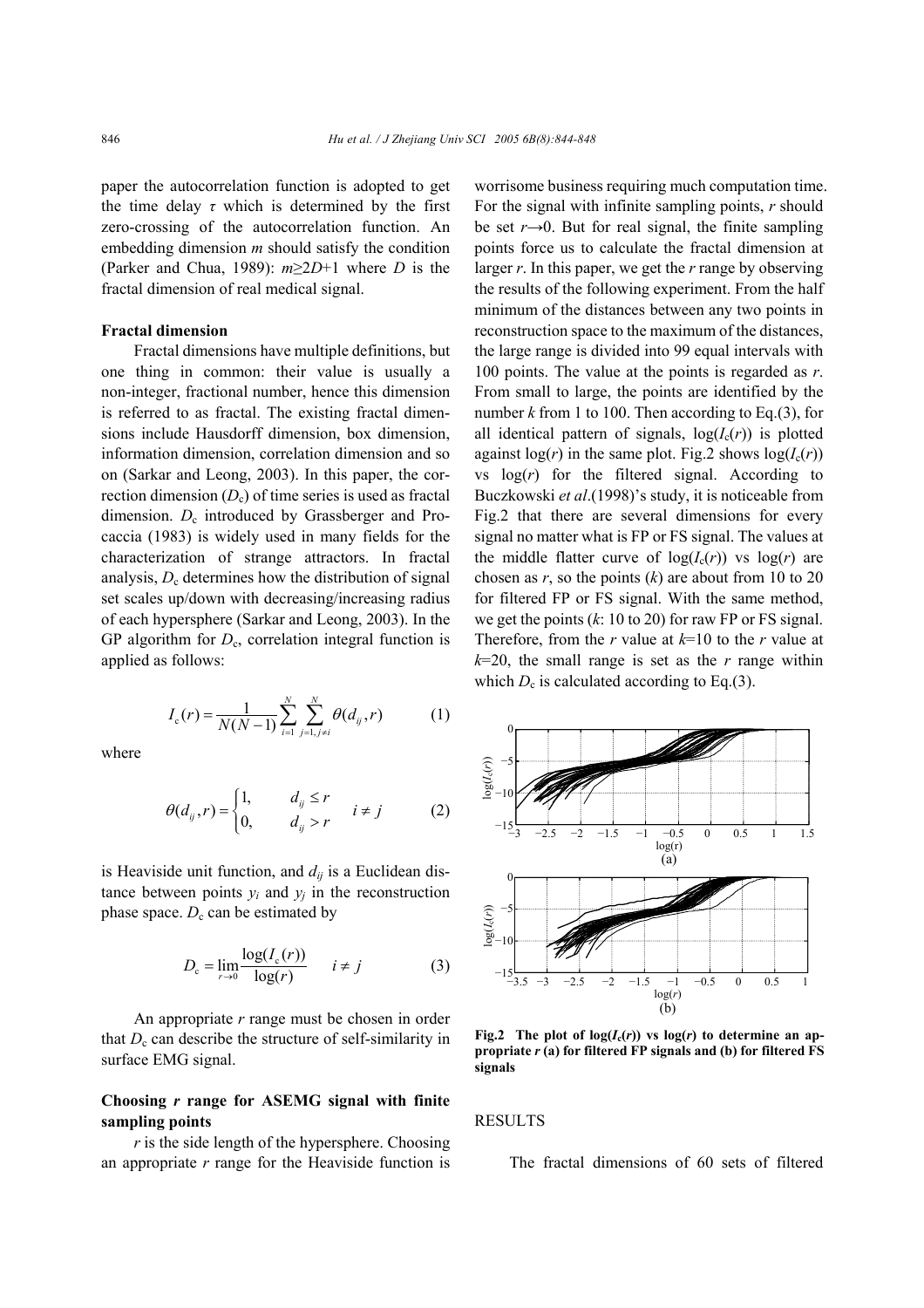signals and those of 60 sets of raw signals are calculated according to Eq.(3). The fractal dimension is the slope coefficient of the fitting straight line of the middle flatter curve  $(k$ : from 10 to 20) of  $log(I_c(r))$  vs  $log(r)$  in Fig.2. The fractal dimensions are distributed on Fig.3a and Fig.3b. Fractal dimensions from raw signals distribute more dispersedly than those from filtered signals. The fractal dimensions of raw signals obviously disperse between 0.5 and 3.0, no matter whether they are of the FS signal or of the FP signal. The fractal dimensions of the FS signal are mixed together with those of the FP signal. Though the fractal dimensions of filtered signals are distributed between 0.5 and 3 too, the range becomes narrower if the fractal dimensions of filtered FP signal or of filtered FS signal are considered alone: 1.5~3 for filtered FS signal and 0.5~2 for filtered FP signal. Most fractal dimensions of filtered FS signal are bigger than those of filtered FP signal. Obviously, FS signal can possibly be distinguished from FP signal by their fractal dimensions of filtered signals but not by those of raw signals.



**Fig.3 The distribution of fractal dimensions (a) for filtered surface EMG signals; (b) for raw surface EMG signals. Asterisk (\*) and circle (**○**), respectively, symbolize FS and FP signals**

In pattern recognition, whether a parameter can be regarded as a feature, which describes the general characteristics of the signals belonging to the same pattern and by which different patterns of signals are classified, depends on two characteristics. One is that the dispersion for the same cluster (pattern) should be as low as possible. Usually, the dispersion is measured by the standard deviation (*SD*). The smaller the *SD* of the features belonging to the same cluster is, the lower is the dispersion. The other is that the distance between the mean features belonging to different clusters should be large. The distance is called the cluster-to-cluster distance and can be calculated by

$$
d_{ij} = ||mv_i - mv_j|| \tag{4}
$$

where  $mv_i$  ( $mv_i$ ) is the mean feature of cluster *i* (*j*), that is,  $mv_i$  ( $mv_i$ ) is the mean value of the features of all signals belonging to the cluster *i* (*j*). Certainly, larger value of *dij* makes a classifier work better.

The statistical features about the fractal dimensions are listed in Table 1. The *mv* of filtered FS is much bigger than that of filtered FP signal. Both *SD* of filtered FP and FS signals are much less than those of raw FP and FS signals. *dij* between filtered FP and FS signals is much larger than *dij* between raw FP and FS signals. In consequence, the fractal dimensions from filtered signals, compared to fractal dimensions from raw signals, are more appropriately regarded as the features. In fact, it is impossible to classify the two patterns of ASEMG signals by their raw signal's fractal dimensions.

**Table 1 Statistical features of the fractal dimensions** 

|                                                       | Filtered signals |        |        | Raw signals |  |
|-------------------------------------------------------|------------------|--------|--------|-------------|--|
|                                                       | FP               | FS     | FP     | FS          |  |
| mv                                                    | 1.2771           | 2.1424 | 1.9347 | 1.9248      |  |
| $d_{ij}$                                              | 0.8653           |        | 0.0099 |             |  |
| SD                                                    | 0.2286           | 0.3166 | 0.6352 | 0.5712      |  |
| Moon realize CD: Ctondord deviation: J. Clus<br>----- |                  |        |        |             |  |

*Mean value; SD: Standard deviation;*  $d_{ii}$ *: Clus*ter-to-cluster distance

#### DISCUSSION AND CONCLUSION

In the forearm flexor, there are many muscles (e.g. Brachioradialis, pronator teres, flexor carpi radialis, flexor digitorum superficialis, etc.) taking charge of or assisting forearm actions. Major motor unit action potentials (MUAPs) of ASEMG signal